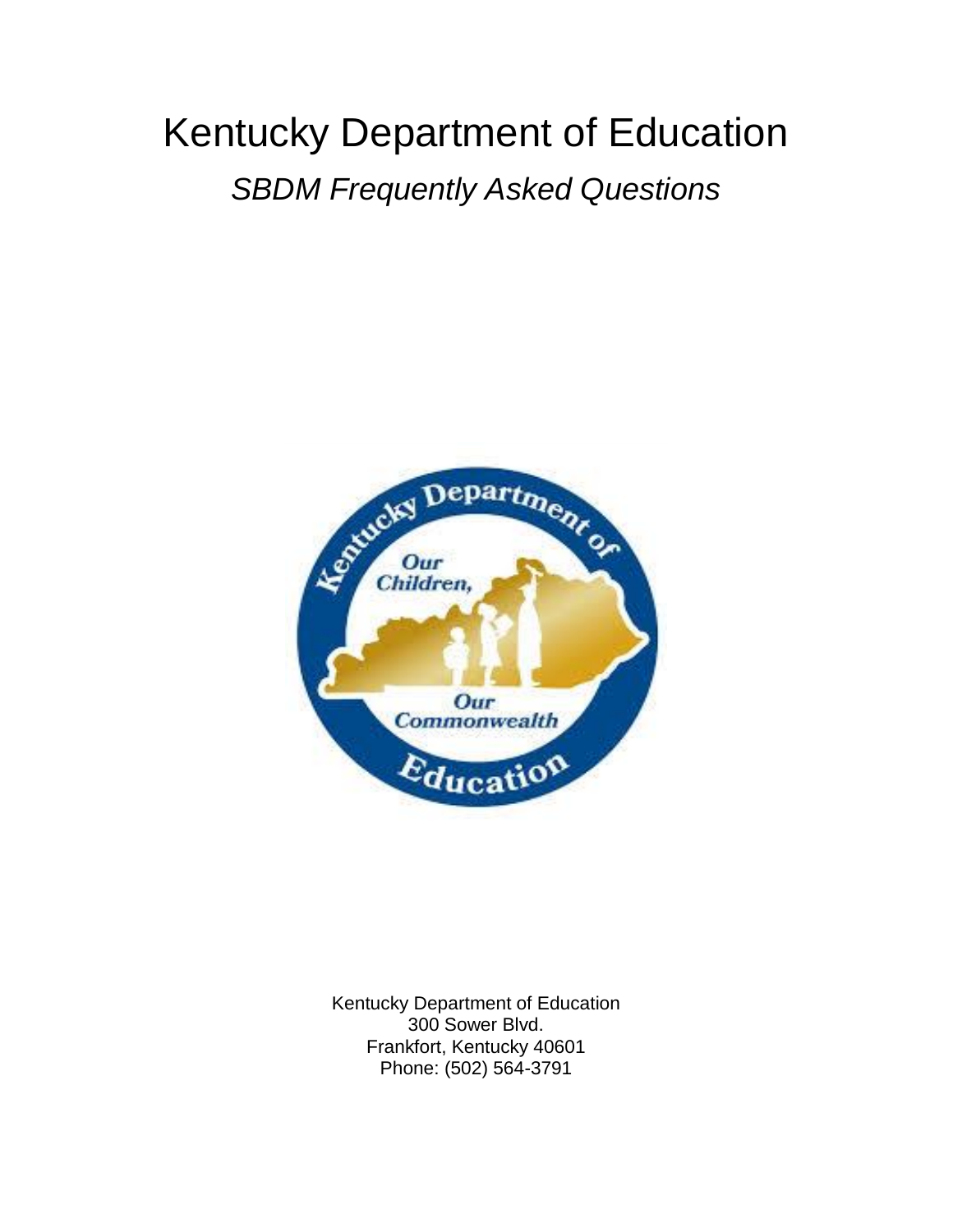# **1. What are the responsibilities for a district SBDM Coordinator?**

*The district SBDM coordinator role is two-fold:* 

- *Serve as a liaison between the district central office and the school councils; and*
- *Serve as a liaison between the district and the Kentucky Department of Education.*

## **2. What are the responsibilities of SBDM members?**

#### *Chairperson*

*The position of the chairperson for a school council is the school's principal [KRS 160.345(2)(b)]. The chairperson is one role among other roles of facilitator, gatekeeper, and organizer. When working together at a school council meeting, all school council members are equal. The position of chairperson, and the roles and responsibilities for the position, are*  left to each school council to decide. If a school council wants someone other than the *principal to be the chairperson of the school council, it may apply to the Kentucky Board of Education for an alternative model. It is the responsibility of the chairperson to strive for efficiency and productivity from school council members. Chairpersons keep everyone*  focused on the objectives and the collective energy of the group moving toward solutions in *an orderly fashion. Chairpersons are charged with working with the school council and its committees to help the school exceed its threshold level of student performance.* 

#### *Teacher Representatives*

*Teacher representatives make up the majority for the school council. Teacher representatives, in order to assist the effectiveness of the school council should:* 

- *increase understanding of school management to ensure meeting the changing educational needs of students*
- *be familiar with the statutes that govern school-based decision making*
- *serve on a variety of school council committees*
- *maintain a good and working relationship with staff, families and administrators*
- *be decisive on issues that are in the best interest of all the students and faculty*
- *devote the time necessary to understand how the present school council is managing the school, especially in areas of curriculum, instruction, scheduling of staff time, student placement, space allotment, budget and personnel*
- *be "team players" and value the opinions and perspectives of other faculty and families*
- *understand the link between school councils and successful school management*

#### *Parent Representatives*

*SBDM is an opportunity for families to work in harmony with teachers and school administrators toward establishing goals for student success. Parent representatives serving on the school council should:* 

- *be aware of all assessments administered to students and the school's results*
- *understand how the school functions*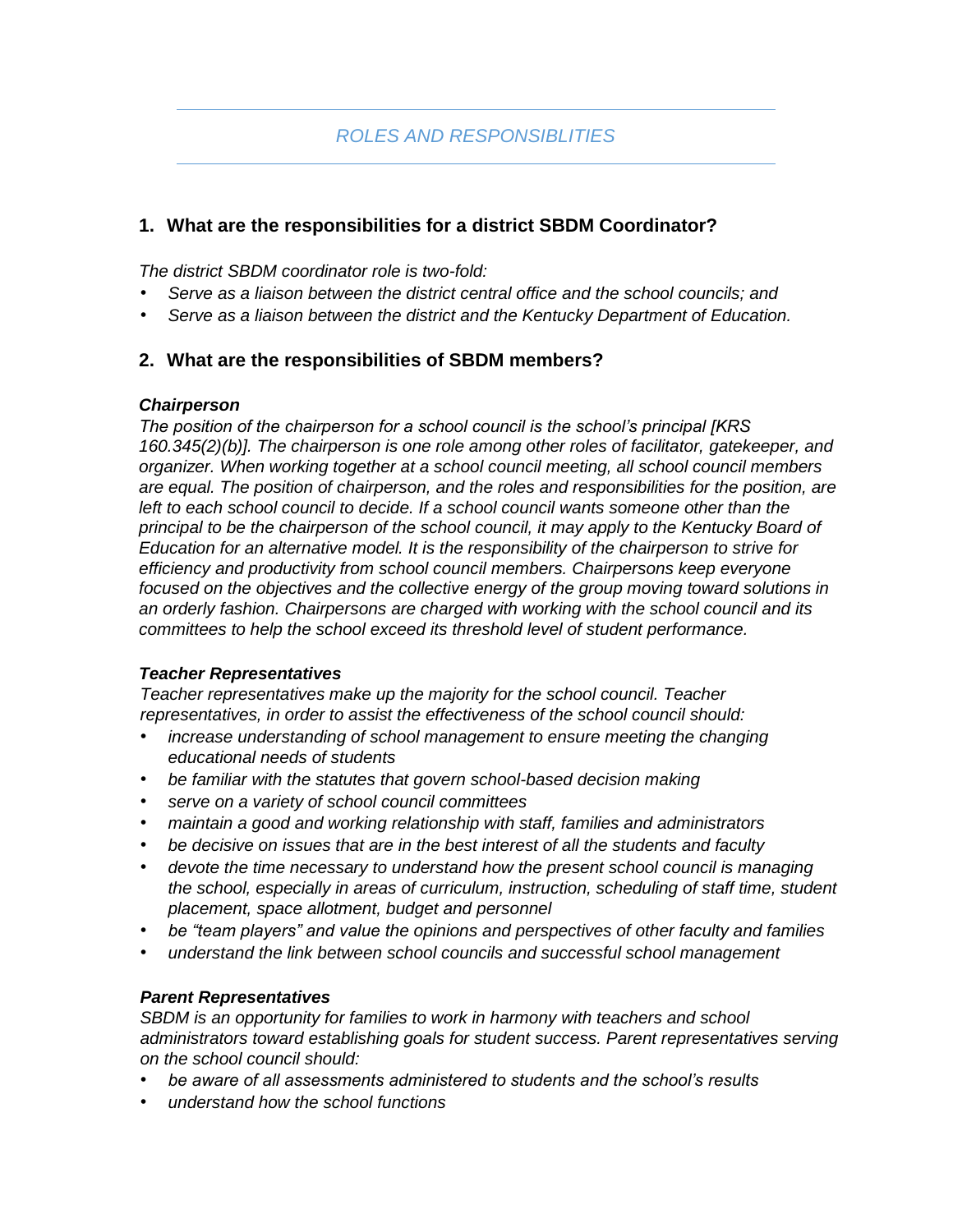- *accept that the school cannot change overnight*
- *understand the school council structure including the structure and functions of the school council committees*
- *be willing to make the time commitment necessary to be an effective member of a school council*
- *promote communication and exchange of information*
- *understand that the school council has not replaced the role of the school principal*

# *ELECTIONS*

#### **3. What does the statute say about SBDM elections?**

*A basic school council consists of three (3) teachers, two (2) parents, and the school principal. Teacher representatives are elected by teachers and parent representatives are elected by parents.* 

#### **4. How many votes are required to be elected to a school council?**

*Teachers must be elected by a majority vote (i.e., one more vote than half) of all teachers assigned to the building. Parents are elected to the council by plurality vote (i.e., the candidate with the most votes).* 

*Teacher election example: a school with 50 eligible teachers, the teacher must receive 26 votes in order to be elected as a teacher representative.* 

*Parent election example: five parents are on the ballot for parent representative on the school council. Fifty parents vote during the open election time. Candidate A gets 10 votes; Candidate B gets 8 votes; Candidate C gets 5 votes; Candidate D gets 15 votes; and Candidate E gets 12 votes. Candidate D and Candidate E are the elected as parent representative on the school council.* 

## **5. What are the guidelines for absentee balloting?**

*Teachers and parents may establish absentee balloting procedures. As a note, the Kentucky Board of Elections does not recognize telephone, email, or fax as an official method of voting. Voting must be done in person.* 

#### **6. What about our school council's bylaws on elections?**

*KDE, as well as the Office of Education Accountability (OEA), recommend that school councils remove election procedures for teachers and parents from their bylaws. Teachers and parents should establish their own written election procedures.*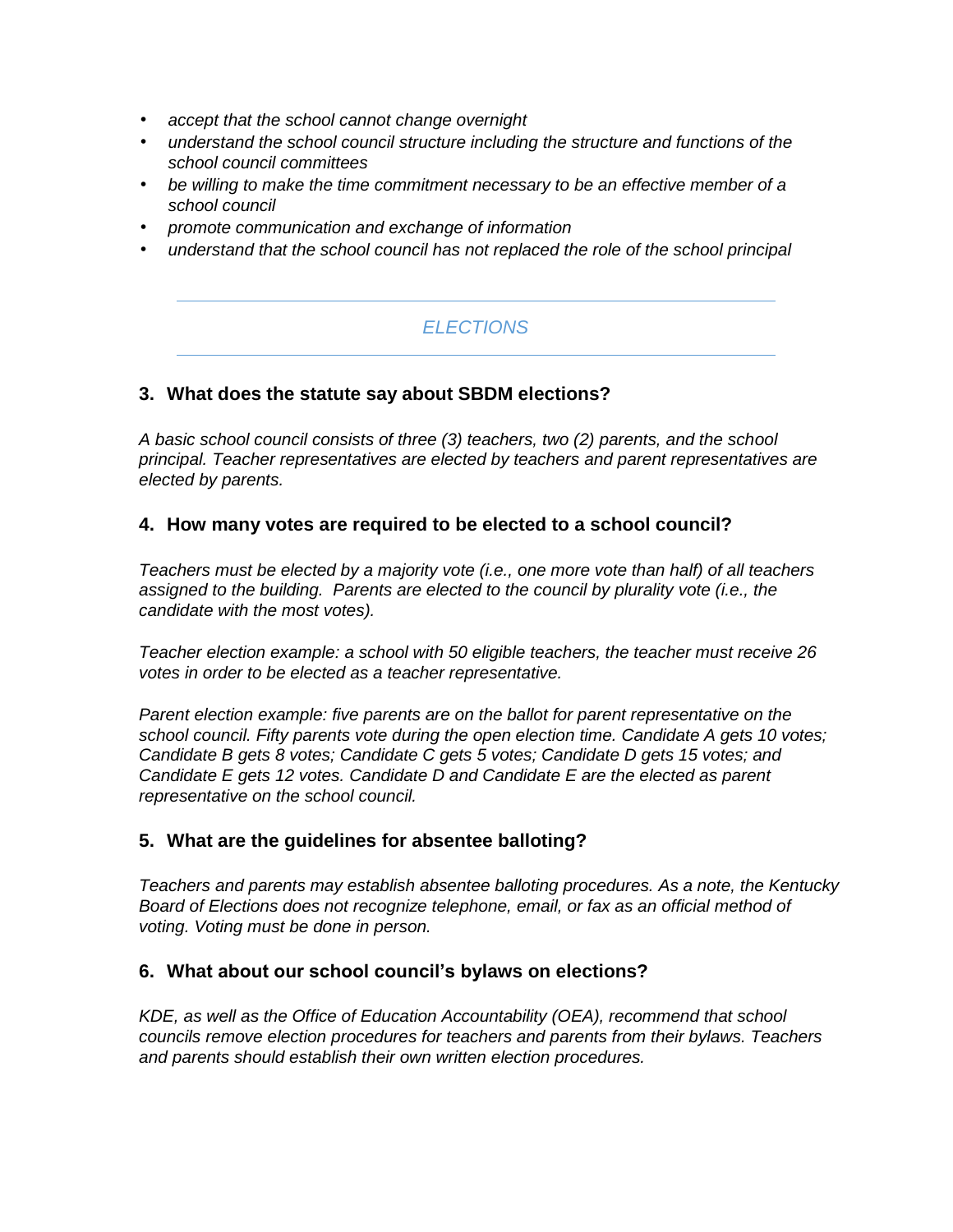# **7. What is the principal's role in elections?**

*Other than conducting the election for the minority teacher and parent representative in the event the school is required to conduct such an election, principals are not given a role by statute in school council elections. Principals can assist the teachers or parents, if requested*  to do so, with logistics (e.g., opening the building, providing space in the building, assisting *parents and/or teachers with communicating election meeting times and dates). Principals should not be involved in setting or monitoring election procedures, nominations, balloting, or counting votes.* 

# **8. What election documentation should be retained and why?**

*Ballots and any other documentation must be retained from the election in case of the event of a challenge to the election. In the event that multiple balloting attempts were required, all ballots must be kept separate. Documentation of the election should be submitted to the principal following the election and should be stored in a secure location. The principal is the custodian of records for the school, and must keep the official records from the parent and teacher elections for at least three years.* 

# **9. How long is a school council member's term of service once elected?**

*The school council will determine the length of the terms of service. A school council, once elected, may adopt an operating procedure or bylaw establishing terms of service for parent and teacher representatives subsequently elected. The new terms will not apply to the council that establishes them.* 

*If a council vacancy occurs during the term of office, an election should be held to fill the vacancy. An important reminder is that this election is to fulfill the term, not a full "yearlong" term.* 

## **10.How and when can a school council member be removed from office?**

*A school council member could be recommended for removal due to interference with the implementation of SBDM. Any measure included in the council bylaws or policies must be consistent with this process. School council members may resign from the council at any time. Vacancies created through resignation will be filled through the election process.*

## **11.What is the definition of relative?**

*A relative, as defined in statute, includes father, mother, brother, sister, husband, wife, son, daughter, aunt, uncle, son-in law and daughter-in law.*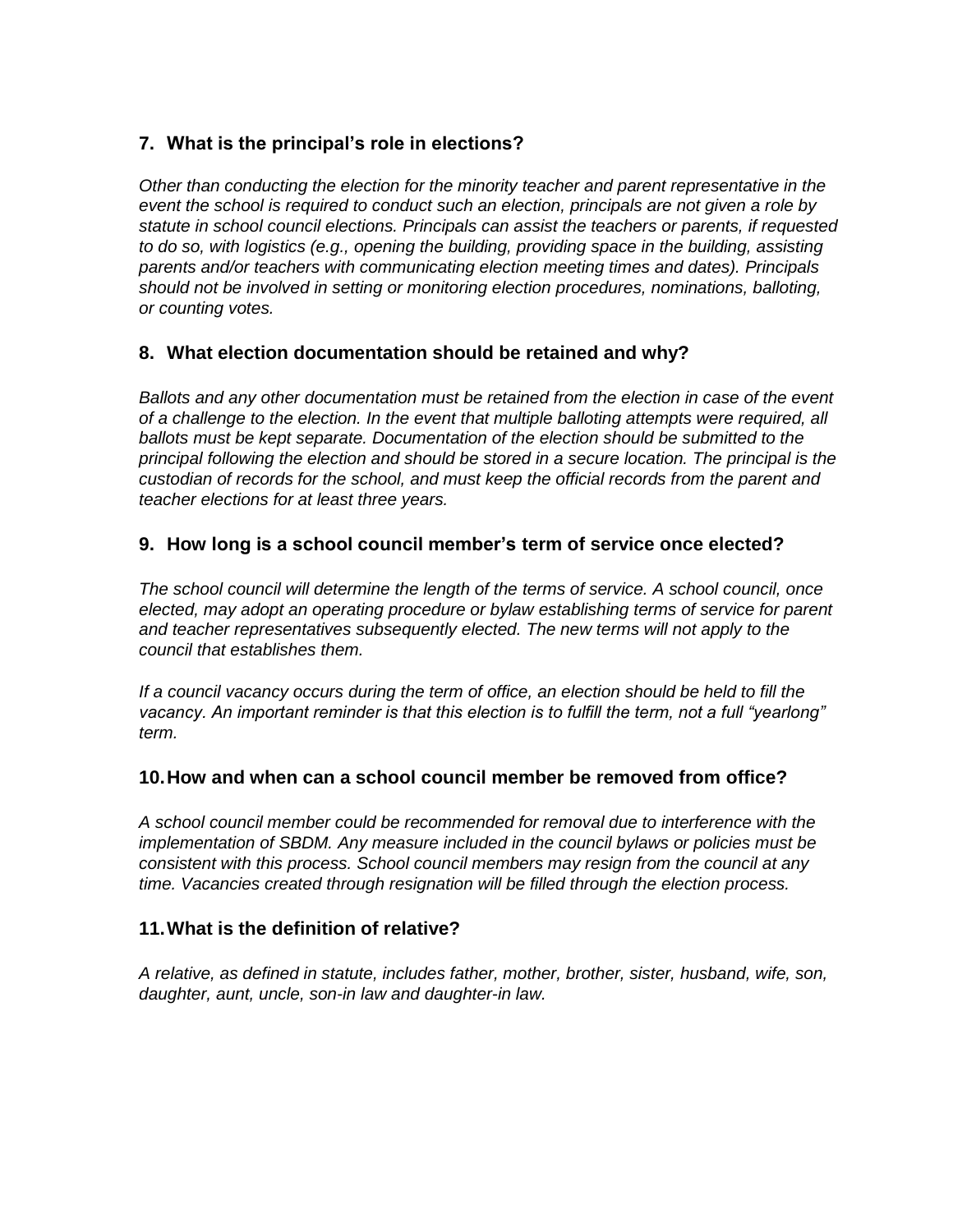# **12.Who is eligible to run for teacher council representative?**

*All certified staff, as defined by the Educational Professional Standards Board (EPSB), in the school, including itinerant teachers, part time teachers, counselors and library media specialist is eligible to serve on the school council and to vote in a school council election.*

# **13.What procedures should be followed for teacher elections?**

*The teachers assigned to the school determine and carry out the procedures that will be followed in their school for electing teacher representatives to the council. Excluding timelines, the Kentucky Department of Education (KDE) recommends that this process not*  be included in the council bylaws and/or policies. This process should address, but is not *limited to, the following:*

- *Nomination Process (How will persons be nominated? What will the timelines be? How will the ballot be prepared once nominations are made?)*
- *Voting (How will the voting process take place and under what time frame? How will ballots be secured? How will the election be monitored? How will candidates be notified of the results? How will "tie votes" and candidates not receiving a majority of all the eligible votes be handled? Will absentee ballots be accepted, and how will those be handled in the case of a runoff?)*
- *Vacancies (What are the procedures of notification and voting for vacant positions?)*

*Teacher election procedures should be well written and contain details for occurrences such as ties, absentee balloting, voting times, dates, and locations.* 

## **14.What if a non-tenured teacher is elected to the school council?**

*A non-tenured teacher, one who has not been guaranteed a position for the next school year, may be nominated and run for school council. If the teacher should win, that does not guarantee them a teaching position for the next school year. Depending on the terms of the council service, any teacher that is not employed after June 30, the end of most limited teacher's contract, that teacher is no longer an employee in the school. This will place a vacancy on the council.* 

## **15.Can a teacher with a child in his/her school run for school council?**

*A teacher, who has a child as a student at the school where they teach, may only serve as a teacher representative on the school council and not as a parent representative.*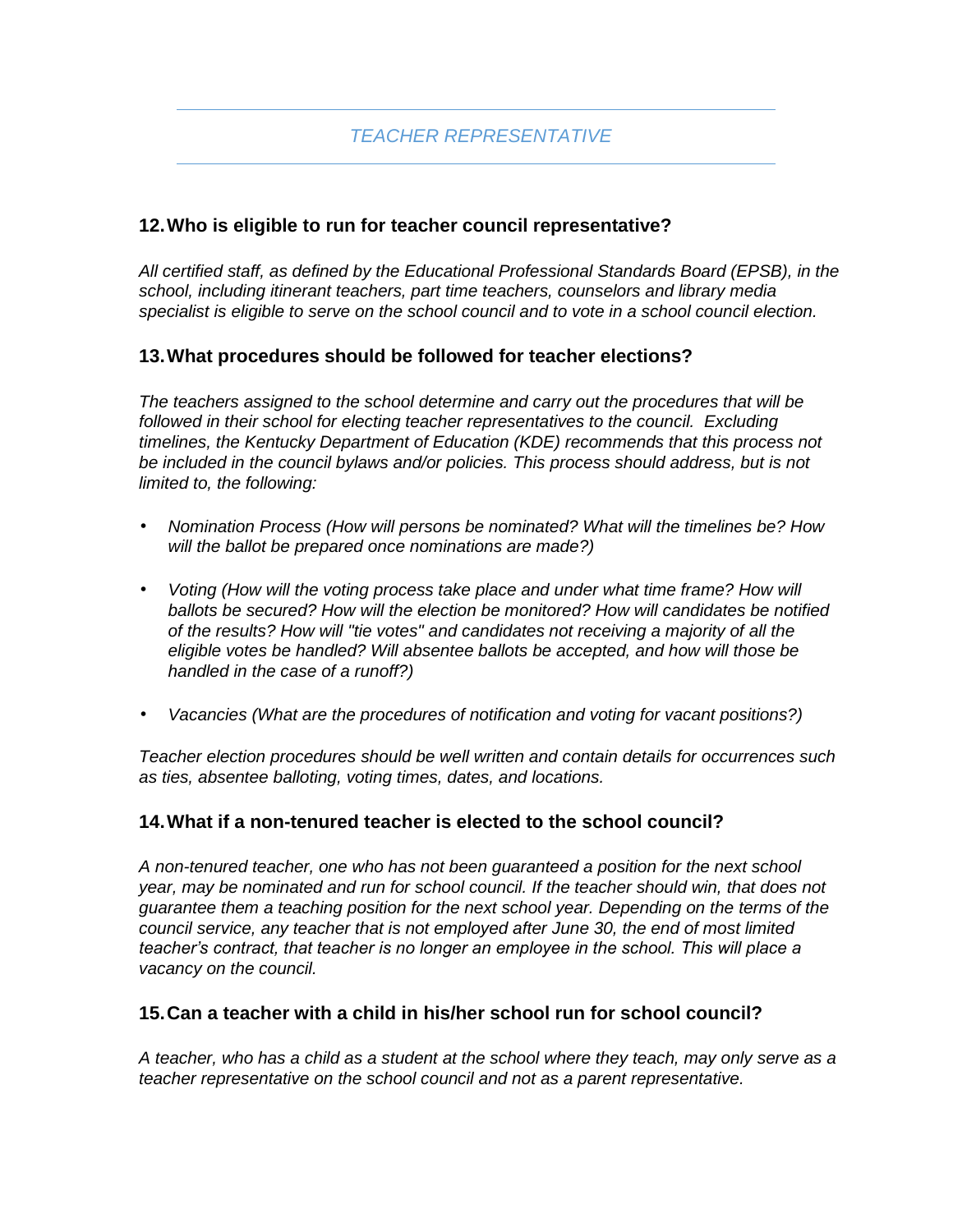# **16.Can teachers who are retiring and/or transferring schools vote in school council elections?**

*A teacher who is retiring and/or transferring schools at the end of the school year can vote in teacher elections. Any teacher employed at the school on the day of the elections may vote in those elections.* 

## **17.Can a school counselor serve on a school council?**

*The school counselor is classified as a teacher for the purposes of SBDM in a school. The counselor may vote in teacher elections, as well as run and serve on the school council as a teacher representative.* 

# **18.Can a teacher on leave of absence vote in school council elections?**

*While a teacher is on leave of absence, the teacher is considered a school district employee and is not eligible to participate in school council elections. A teacher in a leave of absence status would not be assigned to a particular position or school and therefore would not be included in the total number of staff assigned to the building for the purpose of electing a teacher representative.* 

## **19.Can an itinerant teacher vote and serve on a school council?**

*Any teacher assigned to the school for any part of the school day is eligible to vote and serve on the school council.* 

# *PARENT REPRESENTATIVE*

## **20.Who is eligible to run for parent school council representative?**

*To be eligible to serve on the school council, parent candidates must have a student enrolled or preregistered to attend the school for the year they will be serving on the school council. The candidate must be a parent, stepparent, foster parent, or a person who has*  legal custody of a student pursuant to a court order and with whom the student resides. The *candidate cannot be an employee of the school in which that parent serves, be an employee of the board of education or their spouse, or be a local board member or their spouse.* 

*If a parent is a bus driver or substitute teacher, they may continue to serve the district in that capacity while running for school council. If the parent is elected to the school council, they may not work in the school where they serve as the parent representative on the school council.*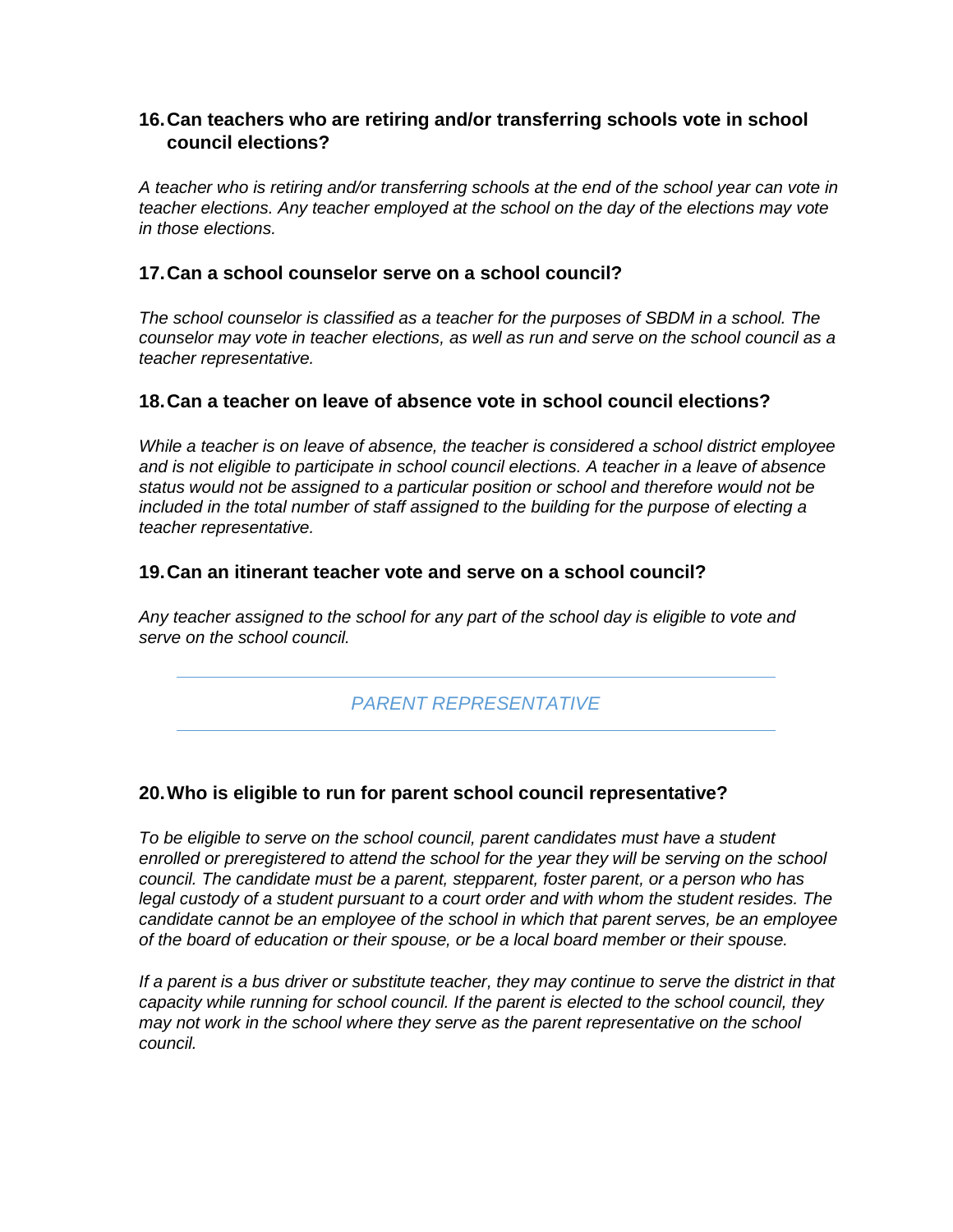# **21.What procedures should be followed for parent elections?**

*A parent organization of the school should conduct the election for parent representatives to the school council. If no parent organization exists, then the largest organization of parents formed for this purpose will conduct elections. The parent organization should determine procedures for the election proceedings. Excluding timelines, KDE recommends that this process not be included in the council bylaws and/or policies. In determining procedures for elections, the organization should consider, but is not limited to, procedures to the following:* 

- *Nomination Process (How will persons be nominated? What will the timelines be? How will the ballot be prepared once nominations are made?)*
- Voting (How will the voting process take place and under what time frame? How will *ballots be secured? How will the election be monitored?*
- *How will candidates be notified of the results? How will "tie votes" and candidates not receiving a majority of all the eligible votes be handled? Will absentee ballots be accepted, and how will those be handled in the case of a runoff?)*
- *Vacancies (What are the procedures of notification and voting for vacant positions?)*

## **22.Can a parent volunteer in the school serve as a parent representative on the school council?**

*If the parent is a volunteer in the school, they may serve on the school council as a parent representative. If the parent is paid for volunteering, even if it is a one-time stipend, they are considered an employee and may not serve as parent representative at the school.* 

## **23.Can both parents serve as parent representatives on a school council?**

*Both parents may both serve as parent representatives on the same school council.* 

*MINORITY REPRESENTATIVE* 

# **24.What is the definition of "Minority"?**

*A minority is defined as: American Indian; Alaskan native; African-American; Hispanic, including persons of Mexican, Puerto Rican, Cuban, and Central or South American origin; Pacific Islander; or other ethnic group underrepresented in the school.*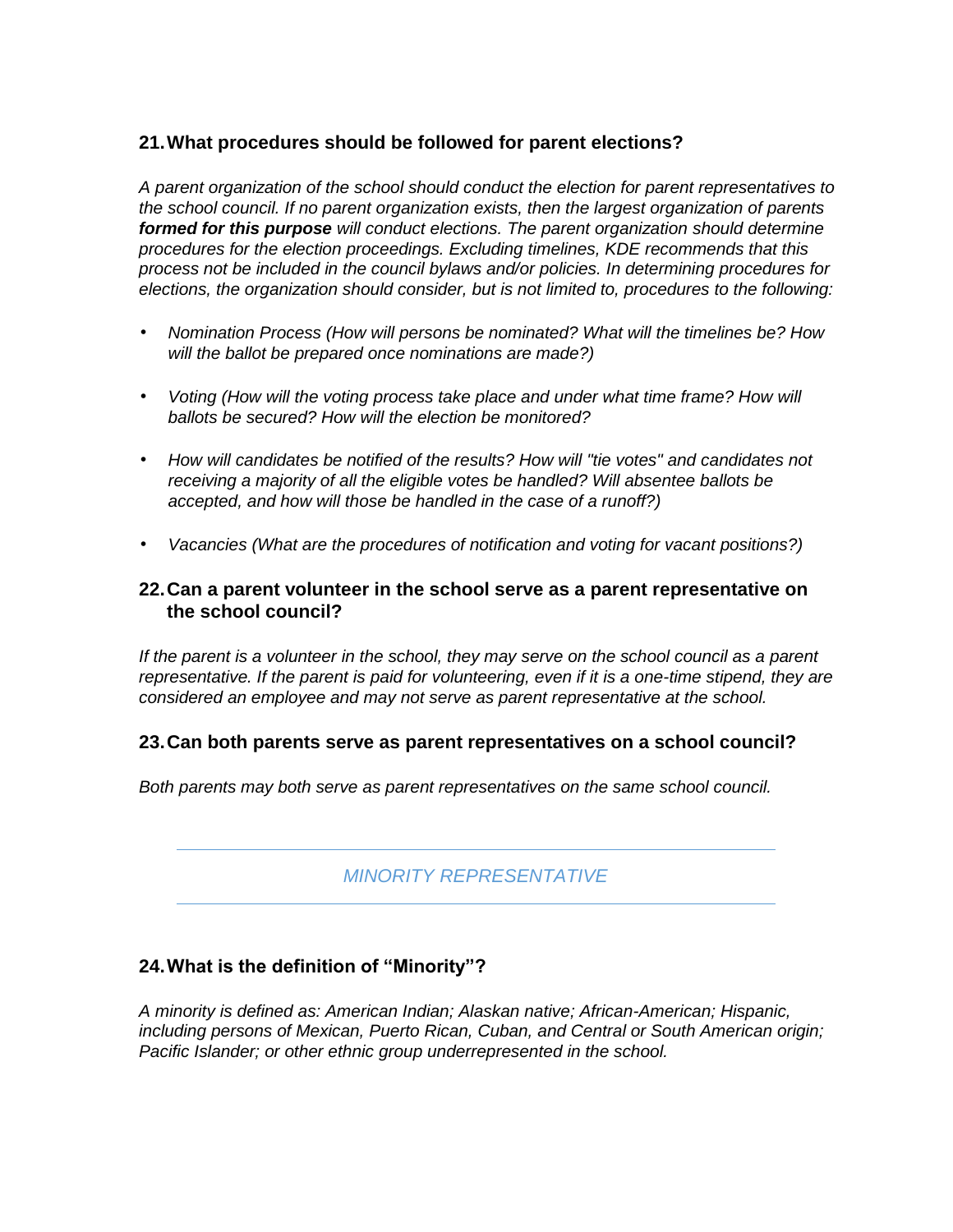# **25.How does KDE determine if a school council needs minority representation?**

*Minority representation is determined by the data reported to KDE on August 1 as part of the Superintendent's Annual Attendance Report (SAAR). The data is considered for the purpose of determining the number of minority the official count of students enrolled in a school.* 

# **26.Who conducts the election for additional minority members?**

*The principal is responsible for conducting elections for additional minority members. The statute gives specific guidance to the principal about how to do the special elections for an additional parent and teacher representative.* 

# **27.What if I have a minority child, but I am a non-minority parent?**

*The candidate who wishes to be elected to the school council as a minority representative on the school council must be the minority. However, if a person declares himself/herself a minority, they should be considered so for the purpose of fulfilling the requirements of minority council member.*

## **28.When must a school have an election for minority representatives?**

*If a school has 8% or more minority enrollment as of the October 1 preceding the initial parent or teacher election, the school must have minority representation on the school council. If a minority member is elected to the school council in the initial parent or teacher elections, or if the principal is a minority, then the school council is not required to elect additional minority members. Otherwise, an additional election to select a minority parent and a minority teacher must be held. A minority member cannot be appointed; there must be documentation of an election.* 

*An election for minority representation will result in an increase from six members to eight on a single council. This does not require an Alternative Model application to be filed.* 

## **29.What if only one minority teacher is employed in a school?**

*If only one minority teacher is on staff, an election must still be held and the candidate requires majority vote. The minority council member may remain on the council until the next election. If the only minority teacher is unavailable or unwilling to serve on the council, the position is listed as vacant. A non-minority teacher cannot be substituted to serve as a minority representative.* 

## **30.What if no minority teachers are members of the school staff in a school with 8% or more minority student population?**

*An additional teacher member shall be elected by a majority of all the teachers.*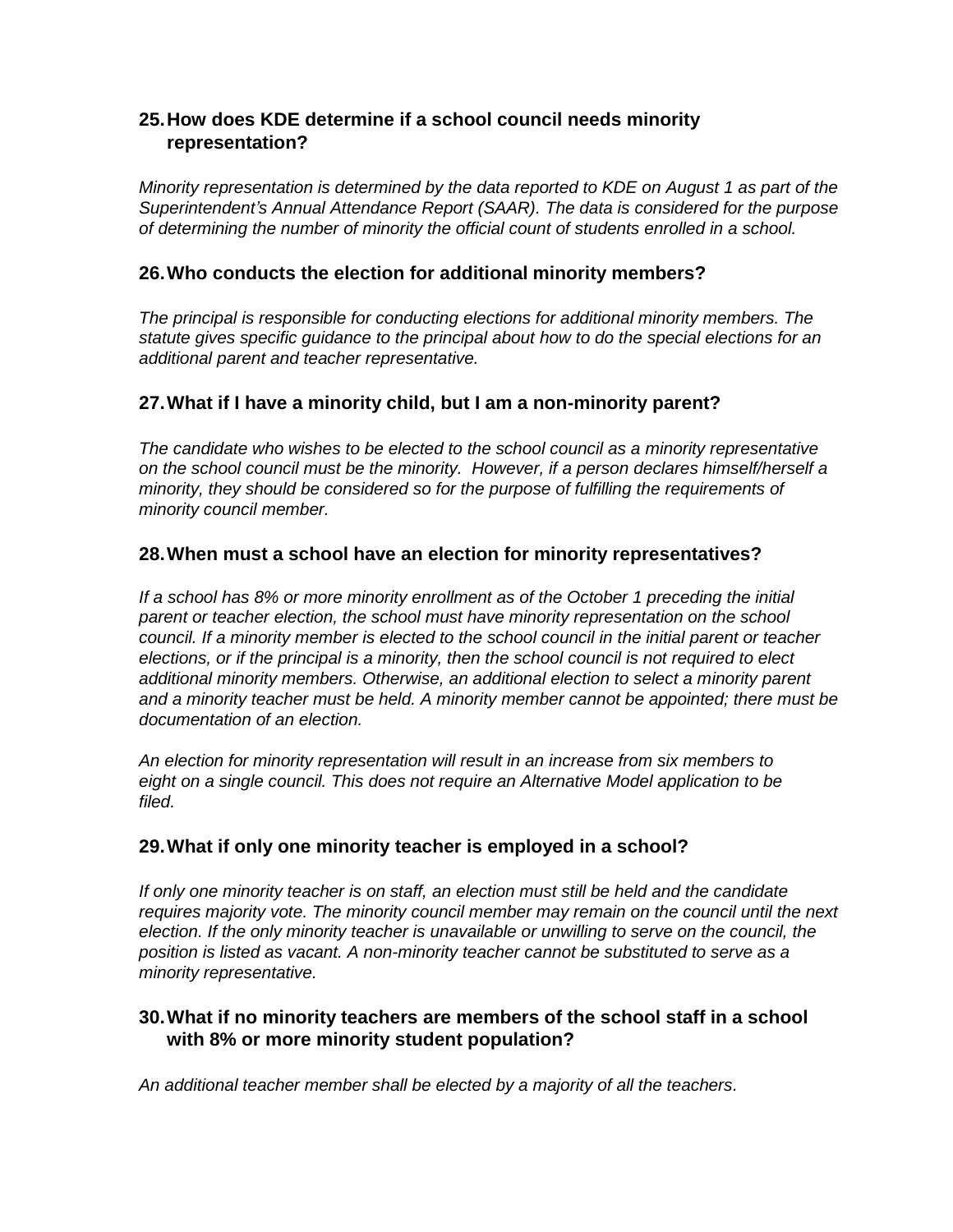# **31.Our school has only one minority teacher and they are not willing to serve on the school council as a minority representative. Can we elect another teacher who is not a minority to serve in their place?**

*No, if the school has a minority teacher(s) and they are unable or unwilling to serve, the seat on the school council must be listed as vacant.* 

# *COUNCIL MEMBER TRAINING AND TRAINING VERIFICATIONS*

## **32.What annual training is required of school council members?**

*School council members elected for the first time must complete a minimum of six hours of training in the process and implementation of SBDM. School council members who have served on a school council at least one year and within the past three (3) years must complete a minimum of three hours of training.* 

#### **33.When should school districts submit SBDM training verifications?**

*School districts are required to submit to KDE required training verification for each school council member by November 1 of each year.* 

#### **34.Who can conduct school council member trainings?**

*School council training must be conducted by trainers endorsed by KDE. A list of endorsed trainers can be located on the KDE SBDM website.*

#### **35.Can a teacher representative on a school council include the mandatory SBDM training as part of the required professional development hours?**

*Yes, school council training can be included as part of the district's professional development requirement [KRS 156.095(3)(c)].* 

## **36.Can an SBDM member fulfill the training requirement with an online course?**

*School council members, as well as other stakeholders, have access to online SBDM training provided through Kentucky Educational Television. Sessions are available for both new and experience members. Specific information is available on the SBDM Training website.*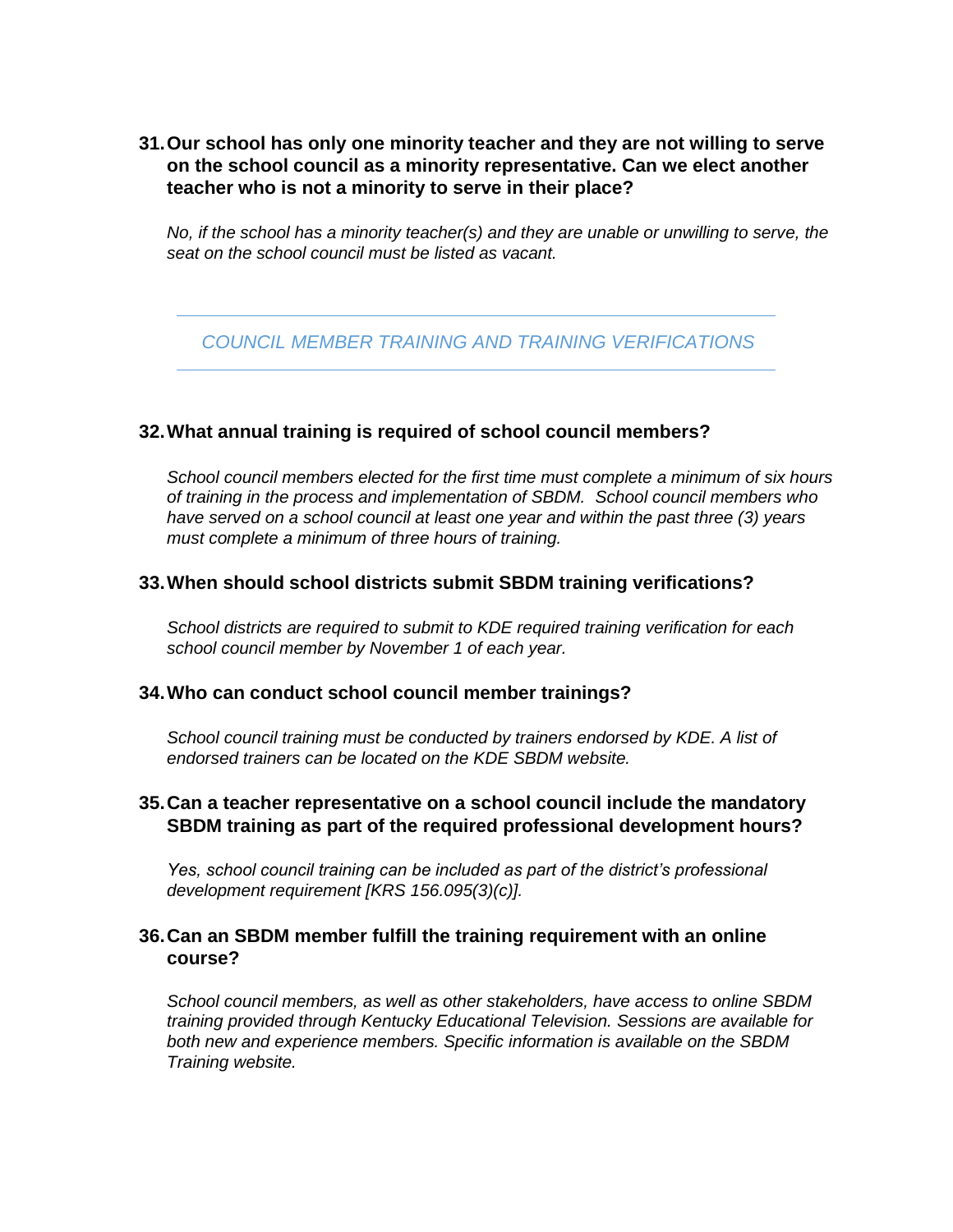# **37.I'm having technical issues with the online course. Who can I contact for assistance?**

*The online courses are conducted by Kentucky Educational Television (KET). For technical assistance, you will need to contact them at (859) 258-7271 or at education@ket.org (Education services) or (859) 258-7259 or at viewerservices@ket.org (TV and Online Services).* 

# *MEETINGS*

# **38.What are the requirements for regularly scheduled school council meetings?**

*All school councils must adhere to all open-meeting requirements which state the following:*

- *Each agency sets its own regular meeting schedule.*
- *The schedule must list the dates, times and places of the regular meetings.*
- *The schedule must be available to the public.*

*Your Duty Under the Law, posted on the KDE SBDM website, explains the procedural and substantive provisions of the Open Meetings Act and the Open Records Act. The Office of the Attorney General distributes this written information to assist the public officials of Kentucky in complying with the Open Meetings and Open Records Acts.* 

## **39.Does the Open Meetings Statute apply to school councils and committees?**

*Kentucky's Open Meetings Statute protects the general public's right of awareness to public agency actions. Therefore, this statute applies to school councils and their committees. The Open Meetings Statute applies whenever a majority is present and public business is discussed even if no action taken.*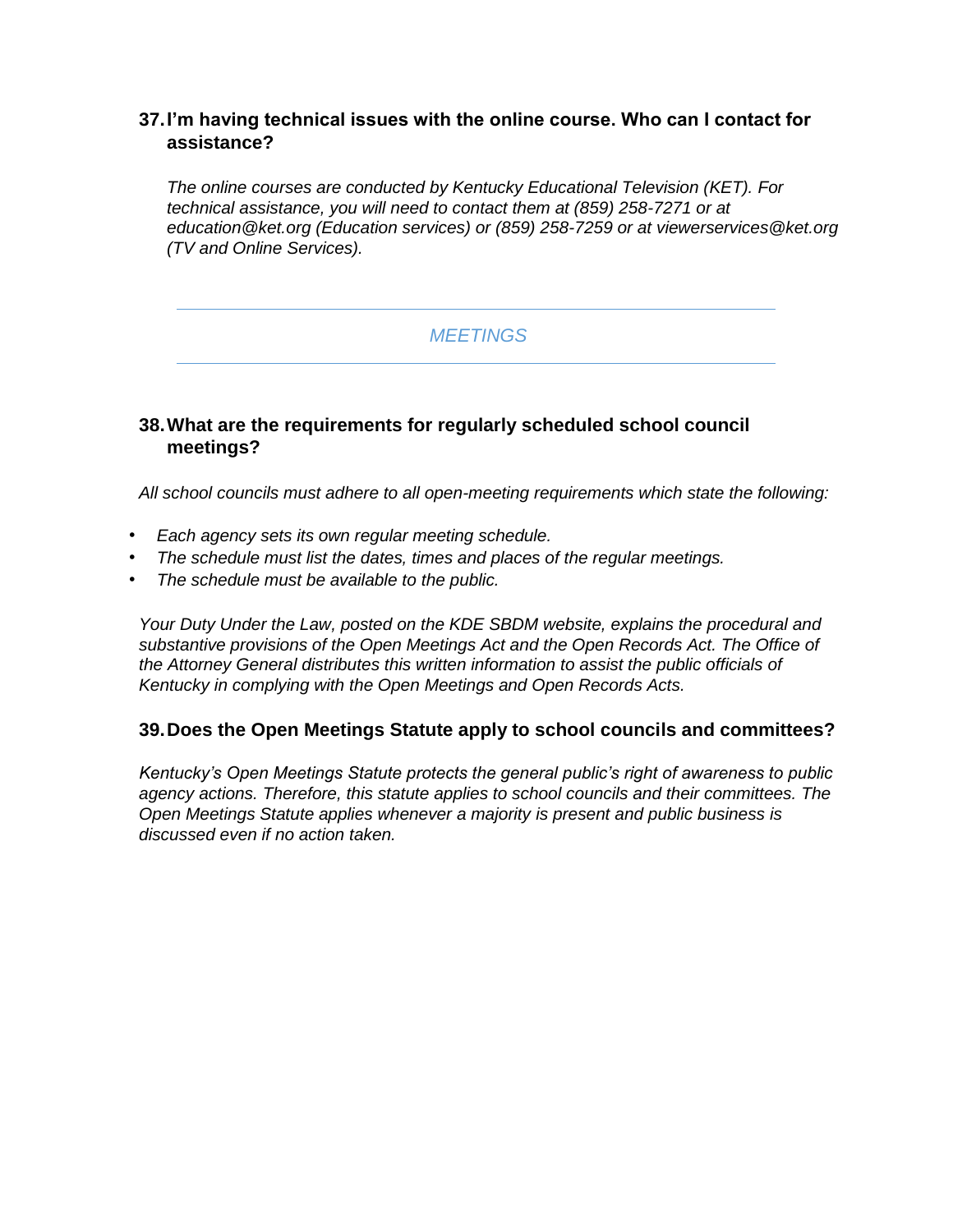## **40.When is a closed session of the school council allowed?**

*A closed session is allowed to discuss actual or potential litigation or to discuss candidates during consultation or principal selection. A school council may not go into closed session for any other reason. All other business of the school council must be held in open session.* 

*Certain procedures should be followed when entering closed session. The school council must always start in open session, giving notice and rationale for entering closed session. A motion must be made, seconded and approved to enter into closed session. While in closed*  session, no action may be taken. The topic may be discussed thoroughly, and the council *members' positions may be determined via this discussion; however, no decision shall be made in closed session. In closed session, no subject may be discussed other than the ones publicly announced prior to convening the closed session. Minutes should not be taken during closed session. The school council must reconvene to open session to make a decision. Any action taken must occur during the open meeting. A formal motion, second and action must be recorded in the minutes and made available to the public.* 

# **41.What are the requirements for special called meetings?**

*Occasionally, special called meetings of the school council are necessary and may be called following these procedures:* 

- *1. The chairperson or a majority of school council members can call a special meeting that is not on the regular schedule.*
- *2. Written notice must state the date, time, place and agenda for the special meeting.*
- *3. The written notice must be sent to all school council members by fax, mail or hand delivery 24 hours in advance, as well as posted at the school and sent to media if they have requested to receive it*

# **42.Do all council members have to agree unanimously for consensus to be reached?**

*Consensus, by definition, is a general agreement. Consensus is not compromise, but rather an opinion where all can find some balance or agreement. To have consensus in a school council meeting does not necessarily mean that all share the same complete opinion about the decision, but rather that they can agree to abide within the decision.*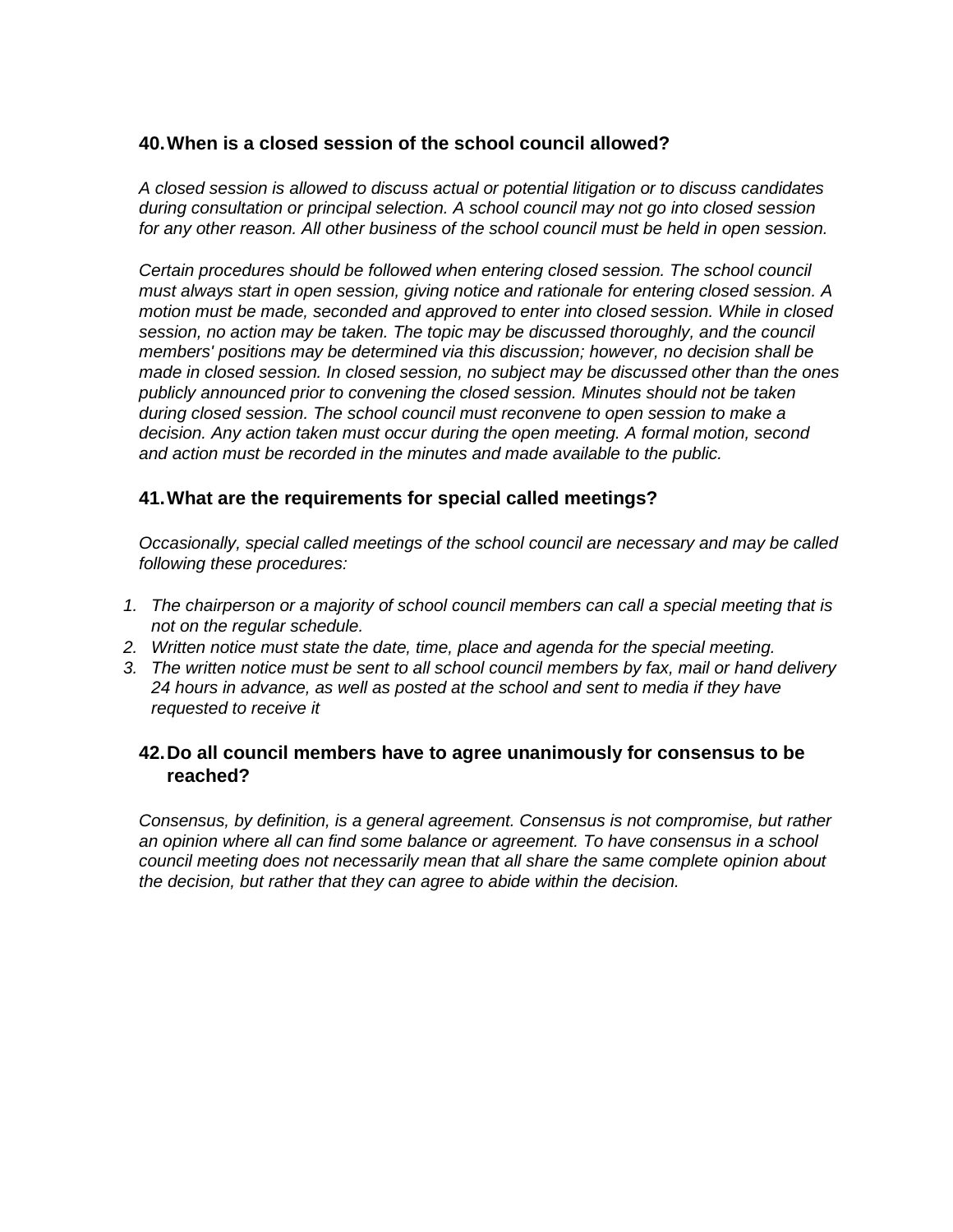# **43.What are the requirements for school council minutes?**

*Minutes must be kept at all school council meetings. The minutes must describe motions and actions taken and be distributed in draft form to each school council member as soon as possible following the meeting as well as being distributed to school stakeholders. "Draft" should be written on them until approved by the council. The minutes must be approved at the next meeting. Immediately after the approval, the minutes must be made available to the public.* 

# **44.What type of records is school councils required to retain?**

*School councils are required to maintain and retain records. The Kentucky Department for Libraries & Archives (KDLA) has established a records retention schedule for public school districts. School councils must retain permanent records. Some school council records may be disposed of some records on a rotating basis. A complete list is available on the KDE SBDM website.* 

## **45.How can the public obtain school council records?**

*All school councils and school council committee documents are public documents subject*  to open records requirements. All school council documentation must be kept on file at the *school to meet open records requirements.* 

*A procedure should be in place, through bylaws or operational procedures, to facilitate requests for school council and school council committees' records. These procedures should include, but not be limited to, the following:* 

- *How full public access of records can be obtained;*
- *Means to determine how requests for records will be made;*
- *Means to ensure efficient and timely action to respond to requests;*
- *Times records can be viewed;*
- *Title and address of the official custodian of the records; and/or*
- *Fees to be charged (if any) for the copies of the records.*

# **46.What happens to the school council records of schools that have closed or consolidated?**

*The school council records of schools that have closed or consolidated must be archived in a secure location, usually at the board of education offices. All school council minutes, committee minutes, official correspondences, budget allocations, bylaws, policies, annual school reports and annual financial audit reports are permanent records.*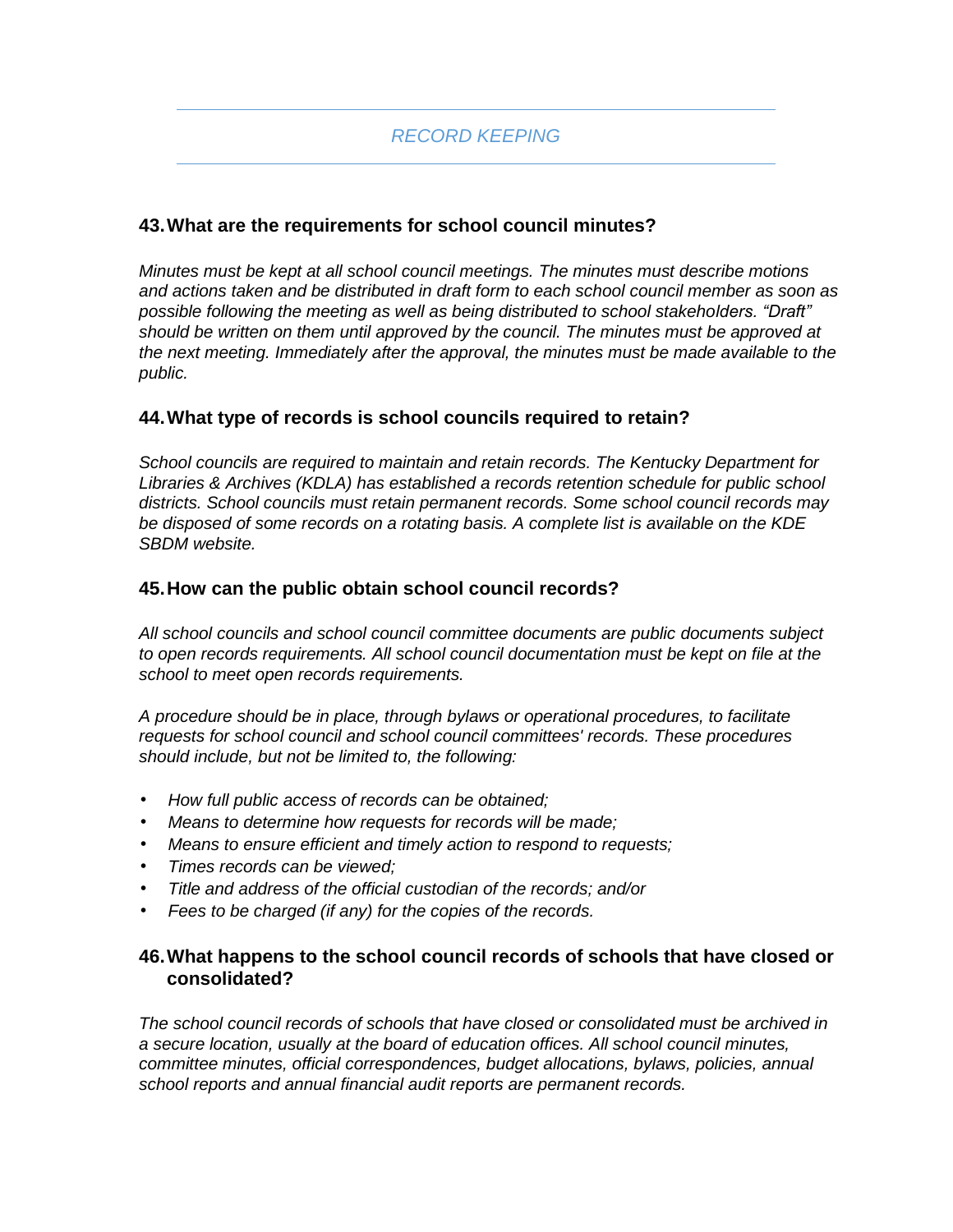# **47.What is consultation?**

*Some of the most important decisions that a school council will make or consider relate to issues about personnel. Any personnel decision, outside selecting a principal, must be consulted with the school council. Consultation is by definition a time to seek advice and information. Selection of personnel by the principal is completed after consultation with the school council.* 

*Consultation is a required policy for school councils. This policy should address how and when consultation will take place. Other items include timelines for personnel selection, interview guidelines, a review of applications, and a review of references. The consultation policy must also address situations where consultation can occur if a quorum of the school council is unavailable.* 

## **48.What are the March 1 allocations?**

*School districts, by regulation, are required to provide school councils a tentative allocation of funds for the next budget year by March 1, with a final allocation by May 1, each year. The staffing allocation includes the number of positions the school will be given. These regulatory allocations include all certified and classified positions that are determined by the base funding formula which includes maximum class caps. Additionally, the allocation contains instructional and professional development funds for the school.* 

## **49.What is the maximum class size formula?**

*The maximum class size formula is set in Kentucky statute. Each school is allocated staff based on the following ratios:* 

- *Primary: 24:1*
- *4 th grade: 28:1*
- *5 th – 6 th grade: 29:1*
- *7 th – 12th grade: 31:1; however, a teacher cannot have more than 150 pupil hours in a day.*
- *Kindergarten instructional assistants: 24:1*
- *1 instructional leader (principal)*
- *library media specialist (may be shared between 2 or more schools)*

## **50.Can a school council waive maximum class size?**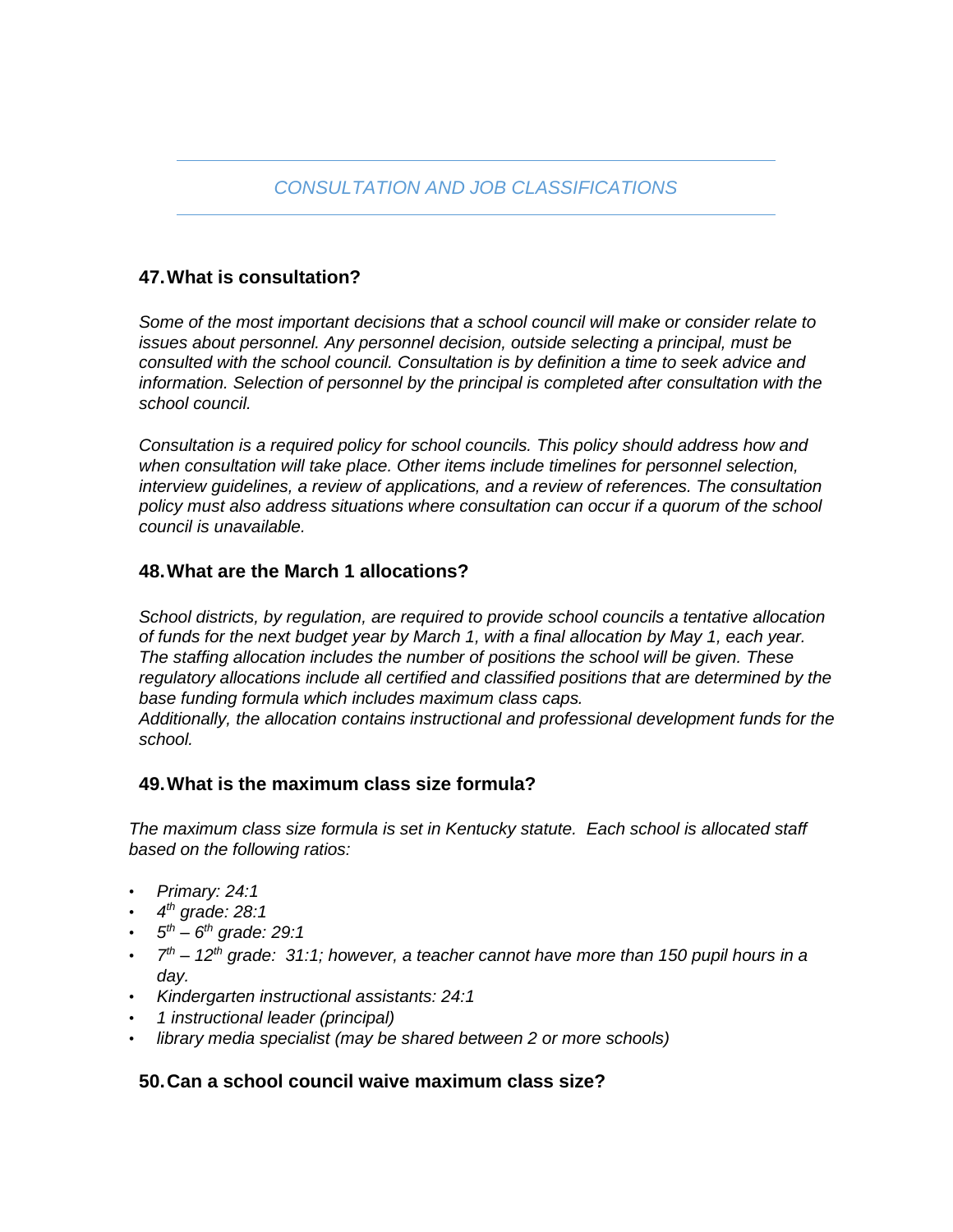*Any school council can waive the maximum class size once they have received their staffing allocation from the district which is based on the statutory class size formula. The term in statute, except for those schools which have implemented school-based decision making, can be a bit confusing for school councils. The district funds positions; the school council determines the job classification for each of those positions.* 

*Class cap size is most questioned when it refers to primary grades. Due to Kentucky's Primary Program statute, primary grades are considered ungraded. Allocations from a district are based on the premise of an ungraded program. If a school council decides to have a graded program (i.e., kindergarten, grade 1, grade 2 and grade 3), then classes may appear to be over cap size when in reality they are not.* 

# **51.What can the council decide and not decide about positions in the school?**

*Once the number of positions is received from the district office, the school council*  determines the number of persons to be employed in each job classification. The school *council should look at its student population changes and needs assessment each year to determine the number of spaces, not persons in the position, needed in each job classification. School councils cannot recommend transfers or dismissals.*

*If the school council determines that it does not need the total number of positions allocated by the district's staffing allocation formula, they may ask the district to redistribute those positions. In so, the district would distribute 95% of the average certified teacher's salary to the school in lieu of a certified position. The remainder of the money would revert to the district general fund for possible reallocation.* 

*A school council may also ask that a position be created by the district using the school council allocation funds commonly referred as Section 6 monies. If the school council has the funds for a position, the district may grant the request.* 

## **52.When can school councils interview for staff positions?**

*The process for interviewing teacher candidates is established in the school council's consultation policy. The policy may establish a committee for this task or can complete the interviews themselves. The school council (or a committee) can begin the interviewing process prior to the end of the 30-day posting. However, applications must be accepted through the 30-day period and a decision cannot be made until the posting has expired.* 

## **53.Do school councils hire teachers?**

*No, school councils are consulted concerning teacher vacancies. The principal selects the candidate to fill the teacher vacancy and the local central office completes the hiring process.*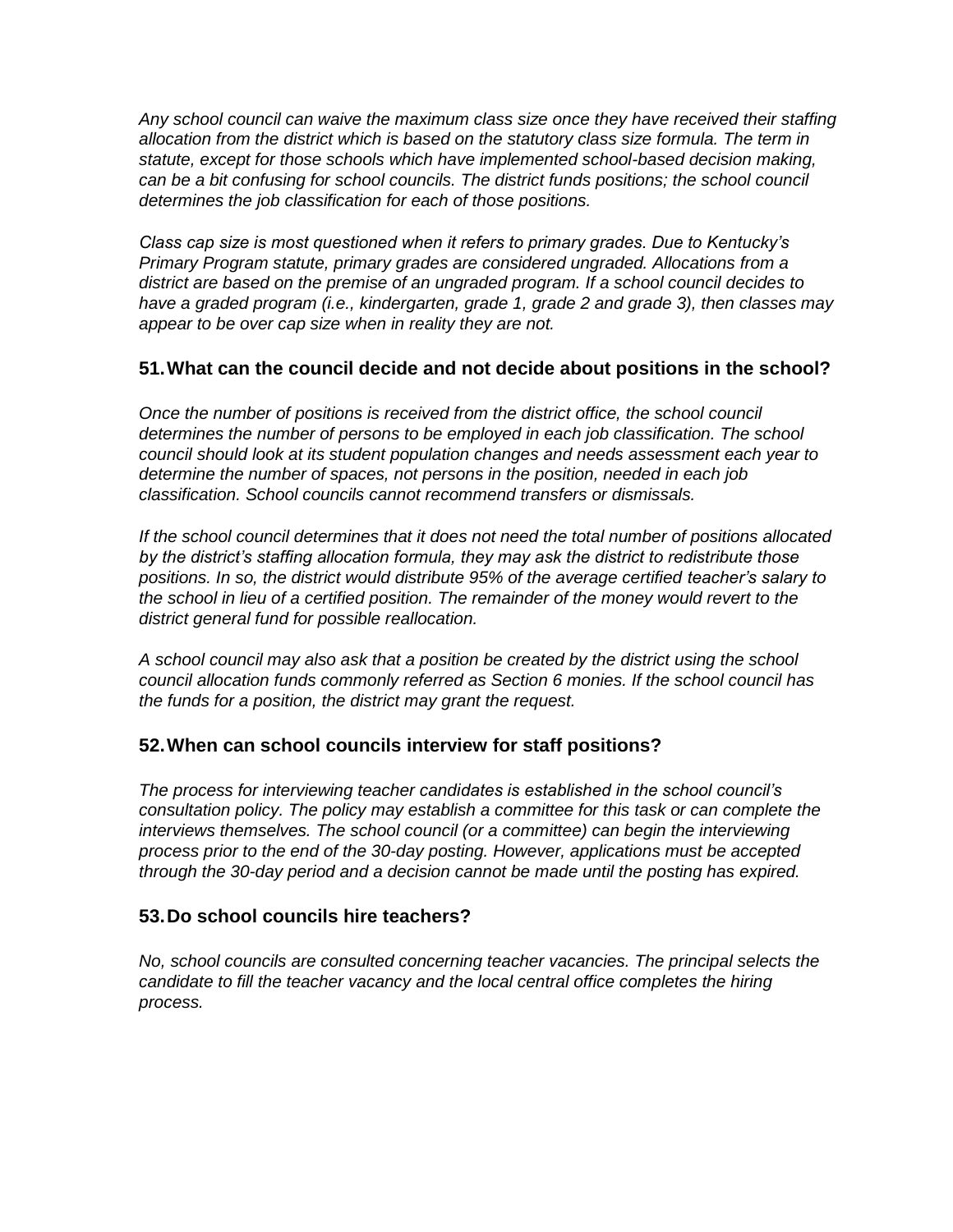# **54.What is the role of the school council in selecting a principal?**

*Principal selection can be one of the most difficult tasks for a school council. The SBDM statute sets specific requirement for school councils.* 

- 1. *The outgoing principal cannot serve on the school council during the principal selection process.*
- 2. *The superintendent, or designee, serves as the chairperson of the school council during the principal selection process and has full voting rights.*
- 3. *The school council must have access to all qualified applicants for the principal position.*
- 4. *If the principal has been removed from any position in the district, that person cannot be considered a candidate.*
- 5. *The school council must receive specific principal selection training prior to beginning the principal selection process. The school council selects the trainer.*
- 6. *If the principal vacancy is in a school deemed low-performing and a scholastic audit has found the school council and principal as ineffective, as determined by KRS 158.6455, the superintendent appoints the principal after consultation with the school council.*

## **55.What if a school council member (either a teacher or parent representative) applies for the principal vacancy?**

*If a teacher or parent representative from a school council applies for a position of principal*  within the school, it is best practice that they resign from the school council. If the council *representative resigns, the appropriate constituency (i.e., teachers or parents) will have the opportunity to hold elections. If the council representative decides to remain on the school council, they must recue themselves from the entire principal selection process including the school council's discussions concerning the vacancy, review of the applications, interview questions, and interview schedule.* 

## **56.Does the position for an interim principal need to be posted for 30-days?**

*Interim principals are temporary positions. Therefore, it is not necessary to post for this position.* 

## **57.Who selects an interim principal?**

*Once the school council has asked for an interim principal, whether it be for a few weeks or the entire school year, the superintendent can appoint someone to that position.*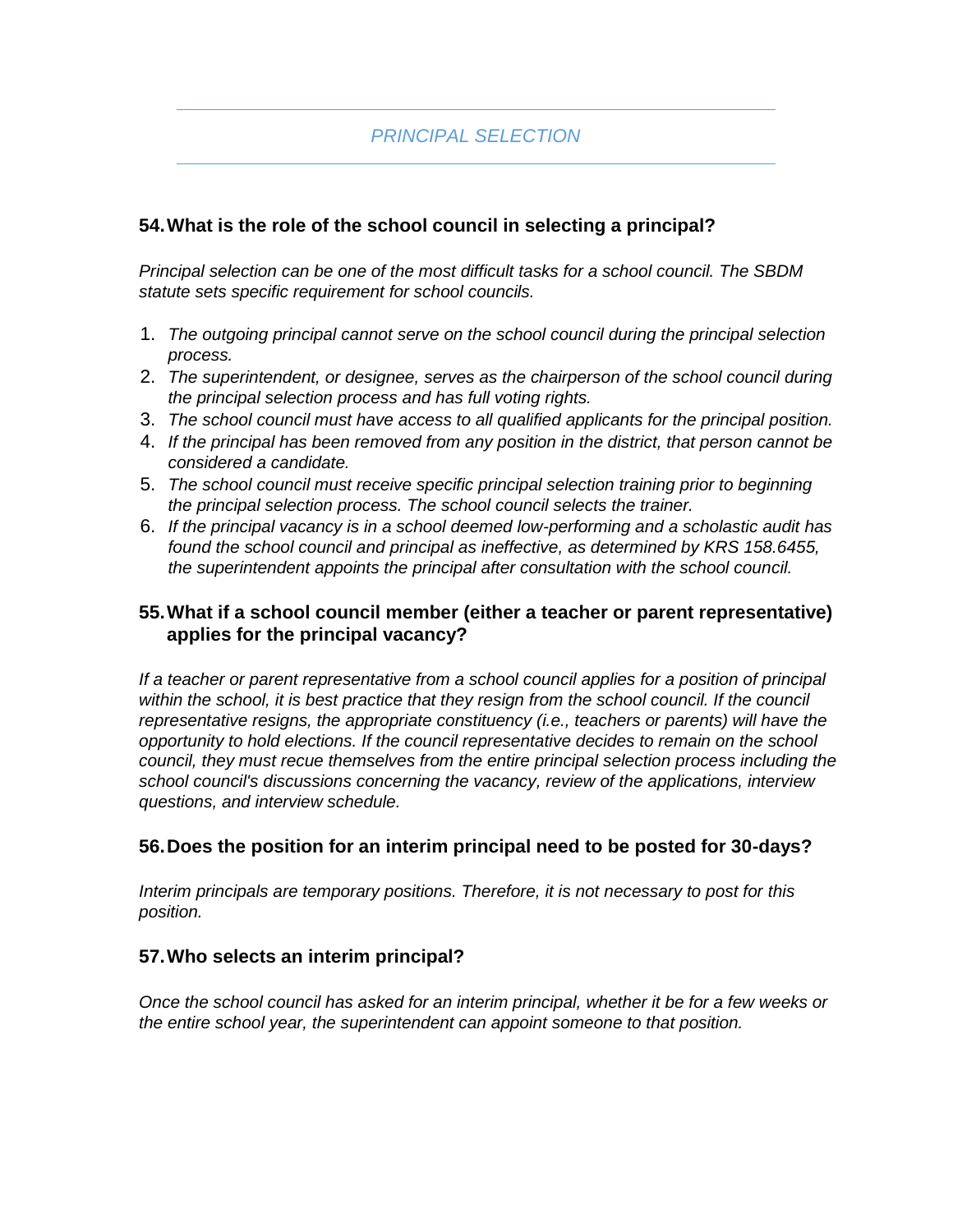# **58.Our school council members begin their new term on July 1. Who selects the principal if the process crosses both the outgoing school council and the new school council?**

*If the posting ends prior to June 30, the outgoing school council will need to complete the selection process before their term ends on June 30. If the posting or the process continues on past July 1, the new school council will complete the selection process and do the selecting of the new principal.* 

## **59.Can a superintendent, who is serving as the chair of the school council during principal selection, conduct the required principal selection training?**

*No, as part of the school council for the purpose of principal selection, the superintendent must be a participant in the required training. Therefore, the school council, including the superintendent, must select another trainer.* 

# *BUDGETS*

# **60.Must the school council have a budget policy?**

*The SBDM statute does not explicitly require a budget policy; however, the statute does*  require the school council to make budget decisions. It is best practice for the school council *to have procedures for budgets and allocations. This may be in the form of a policy.* 

*These budget procedures should include:* 

- *the process for determining the number of personnel in each job classification;*
- *the selection of textbooks and instructional materials;*
- *the determination of student support services; and*
- *the determination and selection of staff professional development.*

#### **61.How often should school councils review school funds?**

*School councils should be provided with monthly financial reports that reflect amount*  budgeted. These can be budgets created at the school level or MUNIS budgets and *expenditure forms from the district. However, if MUNIS forms are used, principals should not just hand these to school council members, but explain the headings and the codes for understanding.* 

*The school council's review of funds also should include an evaluation of school activity*  funds. School councils are responsible for school activity funds and should ensure all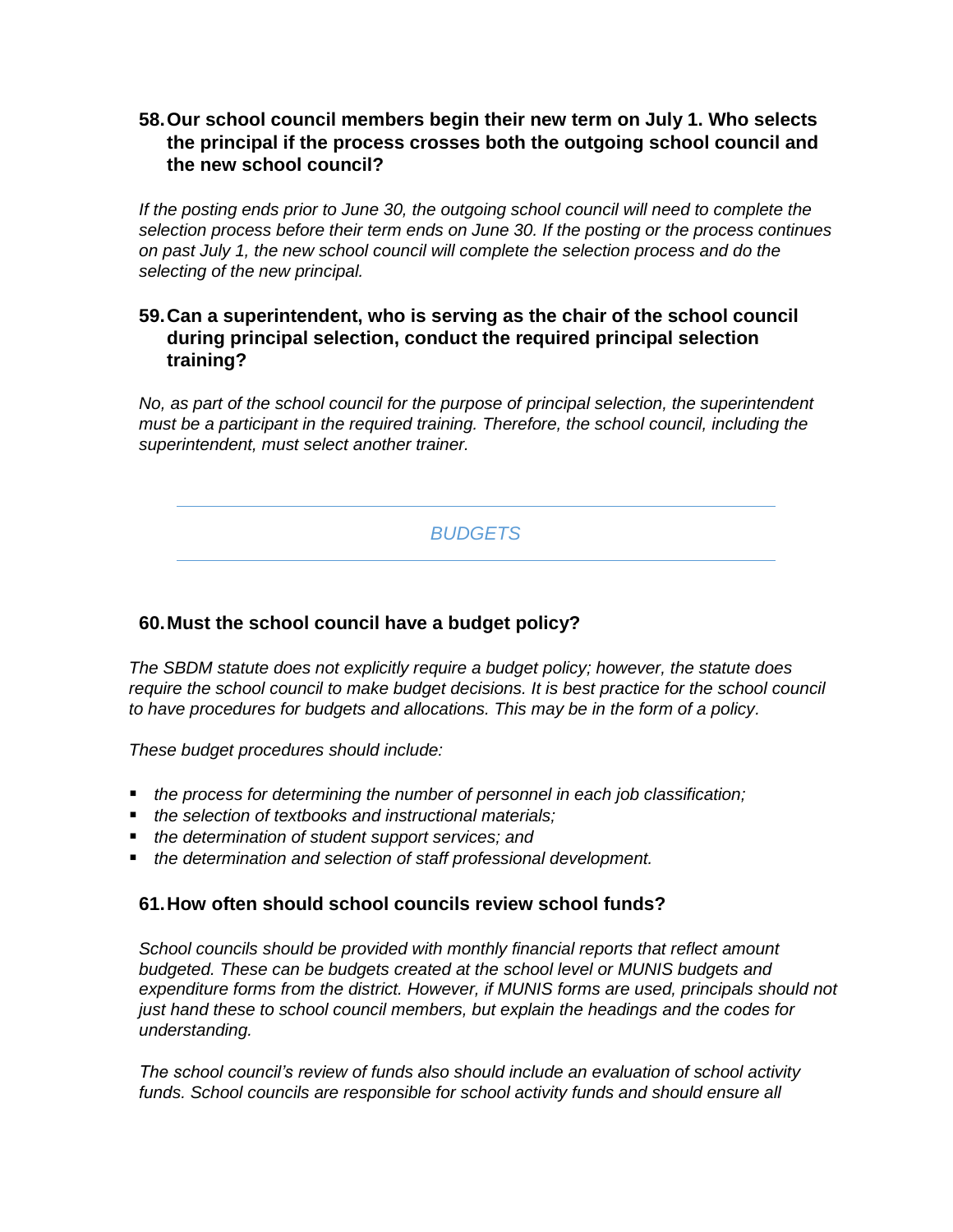*organizations manage school activity funds according to state standards. These standards are outline in Accounting Procedures for School Activity Funds Handbook, commonly referred to as The Redbook.* 

## **62.Who decides how the school's professional development money is spent?**

*The school council aligns with the school improvement plan in determining how the school's professional development (PD) allocation will be spent. The district monitors PD spending to ensure that allowable expenditures are aligned to identified needs assessment and school improvement.* 

## **63.Must the school council follow a specific process in approving the school budget?**

*While the requirements of the statute stipulate the school council must determine how the funds are utilized, it does not suggest that others may not be involved in the process for determining how school-allocated funds are distributed. Several options for councils to consider when fulfilling this responsibility include:* 

- *The school council may complete the budget once input has been gathered from the school community. Once final, the school council formally adopts the budget.*
- *The school council may assign the task to the budget committee. The budget committee may gain input from the school community and does the actual calculations for the development of the budget. Once final, the budget is submitted from the budget committee for approval by the school council.*
- *The principal may complete the budget after gaining input from the school community. Once final, the principal must present the proposed budget to the council for approval.*

*As with any proposal put before the school council, the school council may engage in discussion, and the proposed budget may be modified before it is actually adopted.* 

*The process your school council follows should be consistent with the school council budget procedures. Additionally, the budget development process should take into account the school improvement planning process. Connections should be made between the school improvement plan and the school budget.* 

#### **64.Must councils approve every school purchase?**

*School councils are not required to approve every purchase within the school.*